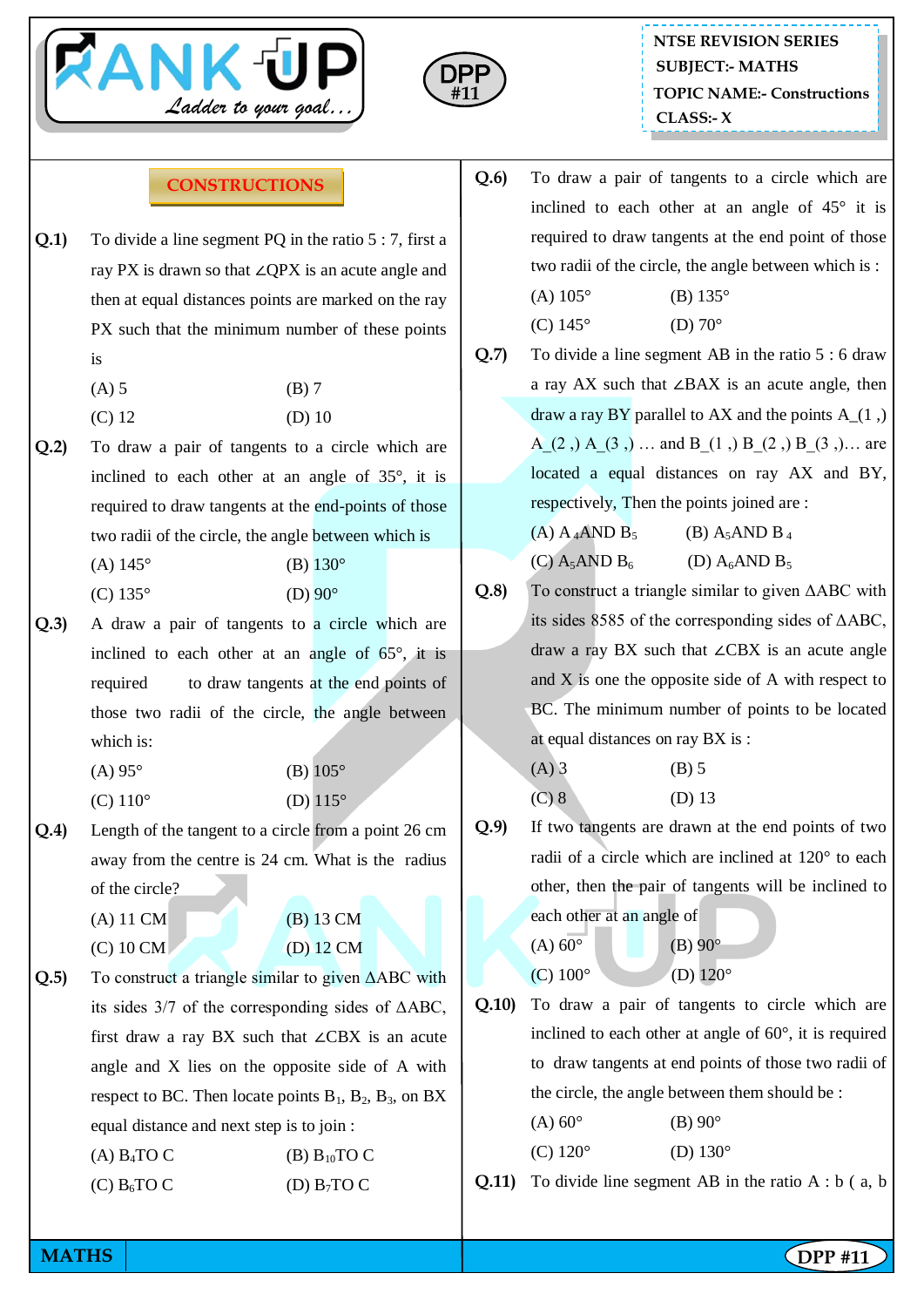



are positive integers), draw a ray AX so that ∠BAX is an acute angle and then mark points on ray AX at equal distances such that the minimum number of these points is

(A) ab (B) Greater of a and b

(C)  $(a + b)$  (D)  $(a + b - 1)$ 

- **Q.12)** To divide a line segment AB in the ratio p : q ( p, q are positive integers), draw a ray AX so that ∠BAX s an acute angle and then mark points on ray AX at equal distances such that the minimum number of these points is :
	- (A)  $P + Q$  (B) PQ

 $(C) P + Q - 1$  (D) GREATER OF P AND Q

**Q.13)** To divide a line segment AB of length 7.6cm in the ratio 5:8, a ray AX is drawn first such that ∠BAX forms an acute angle and then points A1, A2, A3, ….are located at equal distances on the ray AX and the point B is joined to:

> (A)A5 (B)A6 (C)A10 (D)A13

**Q.14)** To construct a triangle similar to a given ΔPQR with its sides  $5/8$  of the similar sides of  $\triangle POR$ . draw a ray QX such that ∠QRX is an acute angle and X lies on the opposite side of P with respect to QR. Then locate points Q1, Q2, Q3, … on QX at equal distances, and the next step is to join:

 $(A)Q10TOC$   $(B)Q3TOC$ 

 $(C)$ Q8 TO C  $(D)$ Q4 TO C

**Q.15)** To construct a triangle similar to a given ΔPQR with its sides, 9/5 of the corresponding sides of ΔPQR draw a ray QX such that ∠QRX is an acute angle and X is on the opposite side of P with respect to QR. The minimum number of points to be located at equal distances on ray QX is:

(A)5 (B)9

 $(C)10$   $(D)14$ 

**Q.16)** To construct a triangle ABC and then a triangle similar to it whose sides are 2/3 of the corresponding sides of the first triangle. A ray AX is drawn where multiple points at equal distances are located. The last point to which point B will meet the ray AX will be:

$$
(A)A1 \t\t (B)A2
$$
  

$$
(C)A3 \t\t (D)A4
$$

- **Q.17)** To divide a line segment AB in the ratio 4:7, a ray AX is drawn first such that ∠BAX is an acute angle and then points A1, A2, A3, ....are located at equal distances on the ray AX and the point B is joined to (A) A12 (B) A11
	- (C) A10 (D) A9
- **Q.18)** To draw a pair of tangents to a circle which are inclined to each other at an angle of 60°, it is required to draw tangents at end points of those two radii of the circle, the angle between them should be:

(A) 135° (B) 90° (C) 60° (D) 1200

**Q.19)** To draw a pair of tangents to a circle which are inclined to each other at an angle of 35°, it is required to draw tangents at the end points of those two radii of the circle, the angle between which is:

(A) 105° (B) 70° (C) 140° (D) 145°

**Q.20)** By geometrical construction, it is possible to divide a line segment in the ratio:

(A) 
$$
\sqrt{3} : \frac{1}{\sqrt{3}}
$$
 (B)  $\sqrt{3} : \frac{1}{\sqrt{2}}$   
(C)  $\sqrt{3} : \sqrt{2}$  (D)  $\sqrt{3} : \frac{\sqrt{2}}{\sqrt{5}}$ 

**Q.21)** To divide a line segment AB in the ratio 5:6, draw a

**MATHS** | **DPP #11**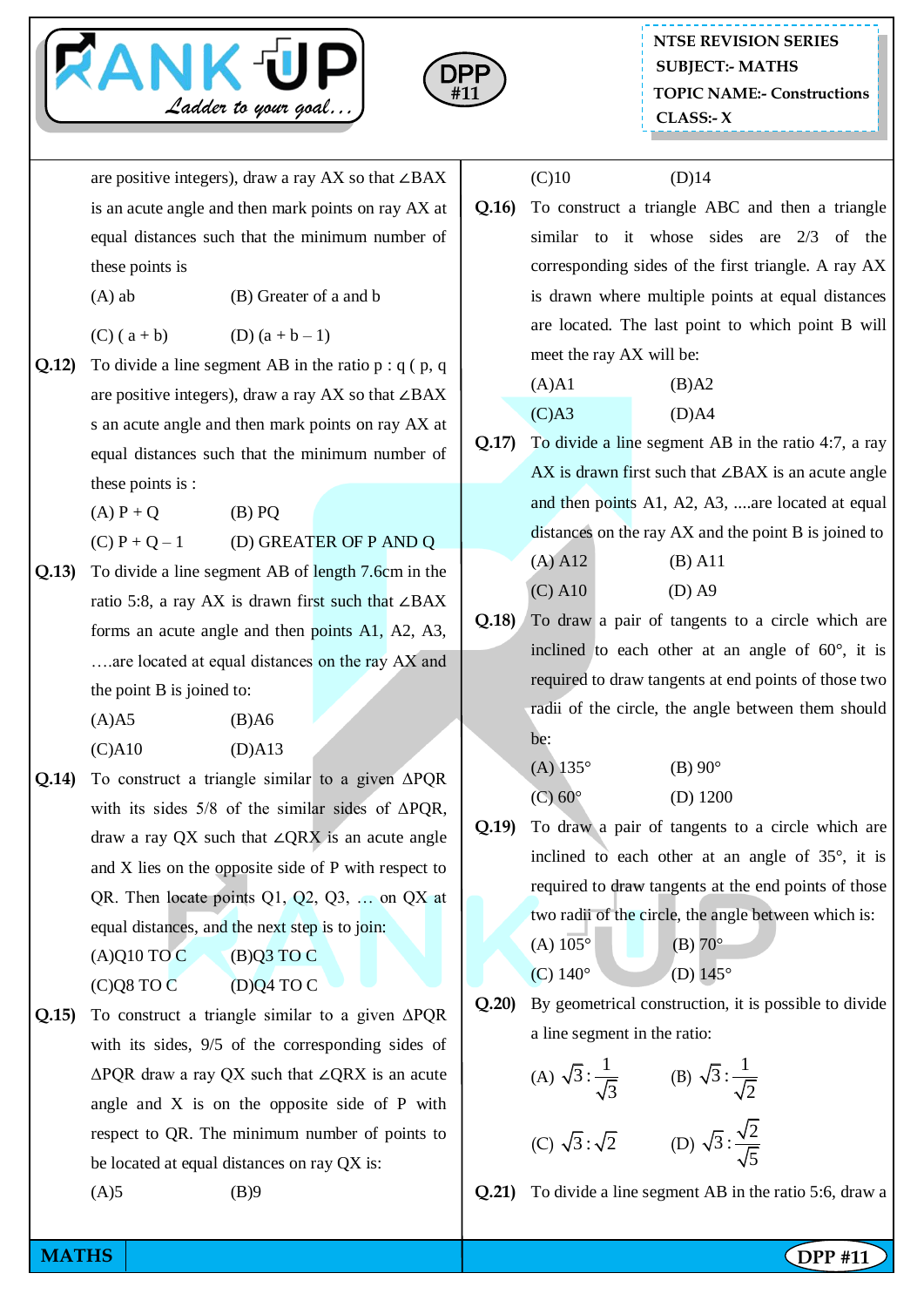



ray AX such that ∠BAX is an acute angle, then drawa ray BY parallel to AX and the points A1, A2, A3,…. and B1, B2, B3,…. are located to equal distances on ray AX and BY, respectively. Then, the points joined are

- $(A)$  A5 and B6 (B) A6 and B5
- $(C)$  A4 and B5 (D) A5 and B4
- **Q.22)** A triangle ABC is such that  $BC = 6$  cm,  $AB = 4$  cm and  $AC = 5$  cm. For the triangle similar to this triangle with its sides equal to (3/4)th of the corresponding sides of ΔABC, correct figure is:



Q.23) For  $\triangle ABC$  in which BC = 7.5 cm,  $\angle B$  =450 and  $AB - AC = 4$ , select the correct figure.

B.







(D) None of these

**Q.24)** Draw the line segment  $AB = 5$  cm. From the point A draw a line segment  $AD = 6cm$  making an angle of 600 with AB. Draw a perpendicular bisector of AD. Select the correct figure.



**Q.25)** Arrange the following steps of construction for constructing a  $\triangle$  ABCin which AB=4 cm,∠B=60<sup>0</sup> and altitude CL=3 cm and then construct  $\triangle$  ADE similar to ΔABC such that each side of ΔADE is  $3/2$  times that of the corresponding side of  $\triangle$ ABC Steps of Construction

**MATHS** | **DPP #11**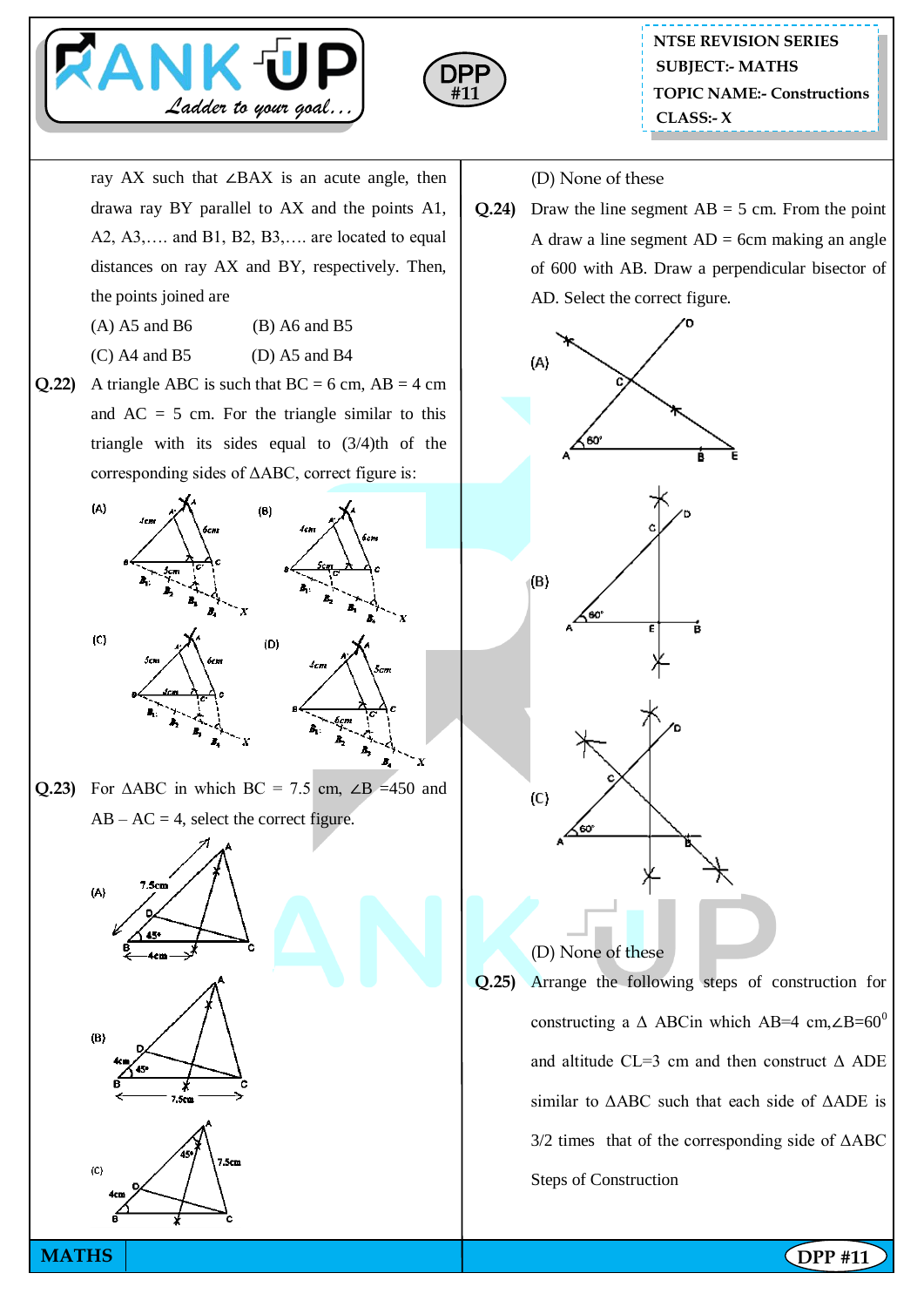



## **NTSE REVISION SERIES TOPIC NAME:- Constructions CLASS:- X SUBJECT:- MATHS**

| Step I: Join CA. Thus, $\triangle ABC$<br>is obtained.                    |                                                                          |                                                                                                                                                                                                                                        |     |                                                                                                                                                                                                                                                                  |          |     | Q |  |  |  |
|---------------------------------------------------------------------------|--------------------------------------------------------------------------|----------------------------------------------------------------------------------------------------------------------------------------------------------------------------------------------------------------------------------------|-----|------------------------------------------------------------------------------------------------------------------------------------------------------------------------------------------------------------------------------------------------------------------|----------|-----|---|--|--|--|
|                                                                           | Step II: Draw $DE  BC$ ,                                                 |                                                                                                                                                                                                                                        |     |                                                                                                                                                                                                                                                                  |          |     |   |  |  |  |
|                                                                           | cutting AC produced at E.                                                |                                                                                                                                                                                                                                        |     |                                                                                                                                                                                                                                                                  |          |     |   |  |  |  |
|                                                                           | Step III: Extend AB to D such that<br>AD=3/2AB= $(3/2 \times 4)$ cm=6cm. |                                                                                                                                                                                                                                        |     |                                                                                                                                                                                                                                                                  |          |     |   |  |  |  |
|                                                                           |                                                                          |                                                                                                                                                                                                                                        |     |                                                                                                                                                                                                                                                                  |          |     |   |  |  |  |
| Step IV: Draw a line segment $AB = 4$ cm.                                 |                                                                          |                                                                                                                                                                                                                                        |     |                                                                                                                                                                                                                                                                  |          |     |   |  |  |  |
|                                                                           |                                                                          | Step V: Draw a line $GH  AB$<br>(A) IV, V, V, I,<br>III,<br>$\mathbf{I}$<br>(B) IV, V, VI, I,<br>$\mathbf{I}$<br>III,<br>(C) IV, V, I, III, II, VI<br>$III,$ $I,$<br>$\mathbf{I}$<br>Q.26) Arrange the following steps of construction |     |                                                                                                                                                                                                                                                                  |          |     |   |  |  |  |
| at a distance of 3 cm, intersecting BP at C.                              |                                                                          |                                                                                                                                                                                                                                        |     |                                                                                                                                                                                                                                                                  |          |     |   |  |  |  |
| Step VI: Construct $\angle$ ABP=60 <sub>0</sub>                           |                                                                          |                                                                                                                                                                                                                                        |     |                                                                                                                                                                                                                                                                  |          |     |   |  |  |  |
|                                                                           |                                                                          |                                                                                                                                                                                                                                        |     |                                                                                                                                                                                                                                                                  |          |     |   |  |  |  |
|                                                                           |                                                                          |                                                                                                                                                                                                                                        |     |                                                                                                                                                                                                                                                                  |          |     |   |  |  |  |
|                                                                           |                                                                          |                                                                                                                                                                                                                                        |     |                                                                                                                                                                                                                                                                  |          |     |   |  |  |  |
| (D) V, IV, VI,                                                            |                                                                          |                                                                                                                                                                                                                                        |     |                                                                                                                                                                                                                                                                  |          |     |   |  |  |  |
|                                                                           |                                                                          |                                                                                                                                                                                                                                        |     |                                                                                                                                                                                                                                                                  |          |     |   |  |  |  |
|                                                                           | while constructing                                                       |                                                                                                                                                                                                                                        |     | $\mathbf{a}$                                                                                                                                                                                                                                                     | triangle | οf  |   |  |  |  |
| that                                                                      | scale AB=2.3 cm, BC=5 cmand AC=2.9 cmsuch                                | each of                                                                                                                                                                                                                                | its | sides is $2/3^{rd}$ of                                                                                                                                                                                                                                           |          | the | Q |  |  |  |
|                                                                           | corresponding side of the $\triangle ABCSteps$ of                        |                                                                                                                                                                                                                                        |     |                                                                                                                                                                                                                                                                  |          |     |   |  |  |  |
|                                                                           |                                                                          |                                                                                                                                                                                                                                        |     |                                                                                                                                                                                                                                                                  |          |     |   |  |  |  |
|                                                                           | Construction<br>Step I: On BE, cut off 3 equal parts                     |                                                                                                                                                                                                                                        |     |                                                                                                                                                                                                                                                                  |          |     |   |  |  |  |
| making $B_1$ , $B_2$ and $B_3$<br>Step II: Now, draw C'A' parallel to CA. |                                                                          |                                                                                                                                                                                                                                        |     |                                                                                                                                                                                                                                                                  |          |     |   |  |  |  |
| Then, $\triangle$ A'BC' is the required A whose sides are of              |                                                                          |                                                                                                                                                                                                                                        |     |                                                                                                                                                                                                                                                                  |          |     |   |  |  |  |
|                                                                           | the corresponding sides of the $\triangle ABC$                           |                                                                                                                                                                                                                                        |     |                                                                                                                                                                                                                                                                  |          |     |   |  |  |  |
|                                                                           |                                                                          |                                                                                                                                                                                                                                        |     |                                                                                                                                                                                                                                                                  |          |     |   |  |  |  |
|                                                                           |                                                                          |                                                                                                                                                                                                                                        |     |                                                                                                                                                                                                                                                                  |          |     |   |  |  |  |
|                                                                           | other at point A.                                                        |                                                                                                                                                                                                                                        |     |                                                                                                                                                                                                                                                                  |          |     |   |  |  |  |
| Step IV: TakeBC=5 cm                                                      |                                                                          |                                                                                                                                                                                                                                        |     |                                                                                                                                                                                                                                                                  |          |     |   |  |  |  |
|                                                                           |                                                                          |                                                                                                                                                                                                                                        |     | Step III: From point B draw an arc of 2.3 cmand<br>from point C draw an arc of 2.9 cmcutting each<br>Step V: Join $B_3C$ and from $B_2$ draw $B_2C$ 'parallel<br>to B <sub>3</sub> C, such that BC is $2/3$ of BC.<br>Step VI: On B make an acute ∠CBEdownwards. |          |     |   |  |  |  |
|                                                                           |                                                                          |                                                                                                                                                                                                                                        |     |                                                                                                                                                                                                                                                                  |          |     | Q |  |  |  |
|                                                                           | Step VII: Join AB and AC. Then ABC is the                                |                                                                                                                                                                                                                                        |     |                                                                                                                                                                                                                                                                  |          |     |   |  |  |  |
|                                                                           | required triangle.                                                       |                                                                                                                                                                                                                                        |     |                                                                                                                                                                                                                                                                  |          |     |   |  |  |  |
| (A)                                                                       |                                                                          | IV, III, VII, I, VI, V, II                                                                                                                                                                                                             |     |                                                                                                                                                                                                                                                                  |          |     |   |  |  |  |
| (B)                                                                       |                                                                          | IV, V, I, VI, III, VII, II                                                                                                                                                                                                             |     |                                                                                                                                                                                                                                                                  |          |     |   |  |  |  |
|                                                                           | $(C)$ IV, III, VII, VI, I, V, II                                         |                                                                                                                                                                                                                                        |     |                                                                                                                                                                                                                                                                  |          |     |   |  |  |  |
|                                                                           | (D) IV, VII. Ill, VI, V, I, II                                           |                                                                                                                                                                                                                                        |     |                                                                                                                                                                                                                                                                  |          |     |   |  |  |  |
|                                                                           |                                                                          |                                                                                                                                                                                                                                        |     |                                                                                                                                                                                                                                                                  |          |     |   |  |  |  |
|                                                                           |                                                                          |                                                                                                                                                                                                                                        |     |                                                                                                                                                                                                                                                                  |          |     |   |  |  |  |

**Q.27)** Arrange the steps of construction while constructing pair of tangents to a circle of radius 5 cm from a point 12 cm away from its centre. Steps of Construction

Step I: Join OA and bisect it. Let P is the mid-point of OA.

Step II: Join AB and AC. AB and AC are the required tangents. Length of tangents=11 cm .

Step III: With O as centre, draw a circle of radius 5 cm.

Step IV: Taking P as centre and PO as radius, draw a circle intersecting the given circle at the points B and C.

Step V: Take a point A at a distance of 12 cmfrom O.

- (A) III, V, I, IV, II (B) III, V, IV, I, II
- (C) II, V, IV, III, I (D) ll. IV, II, I, III
- **Q.28)** Which of the following steps of construction is INCORRECT while drawing a tangent to a circle of radius 5 cm and making an angle of 30° with a line passing through the centre. Steps of Construction

Step I: Draw a circle with centre O and radius2.5 cm

. Step II: Draw a radius OA of this circle and produce it to B.

Step III: Construct an angle ∠AOPequal to the complement of  $30^0$  i.e. equal to  $150^0$ 

Step IV: Draw perpendicular to OP at P which intersects OA produced at Q.

Clearly, PO is the desired tangent such that ∠OQP= $30^0$ 

(A) Both I and III (B) Only III

.

- (C) Both III and IV (D) Only I
- **Q.29)** Arrange the following steps of construction while constructing a pair of tangents to a circle of radius 3 cm from a point 10 cm away from the centre of the circle.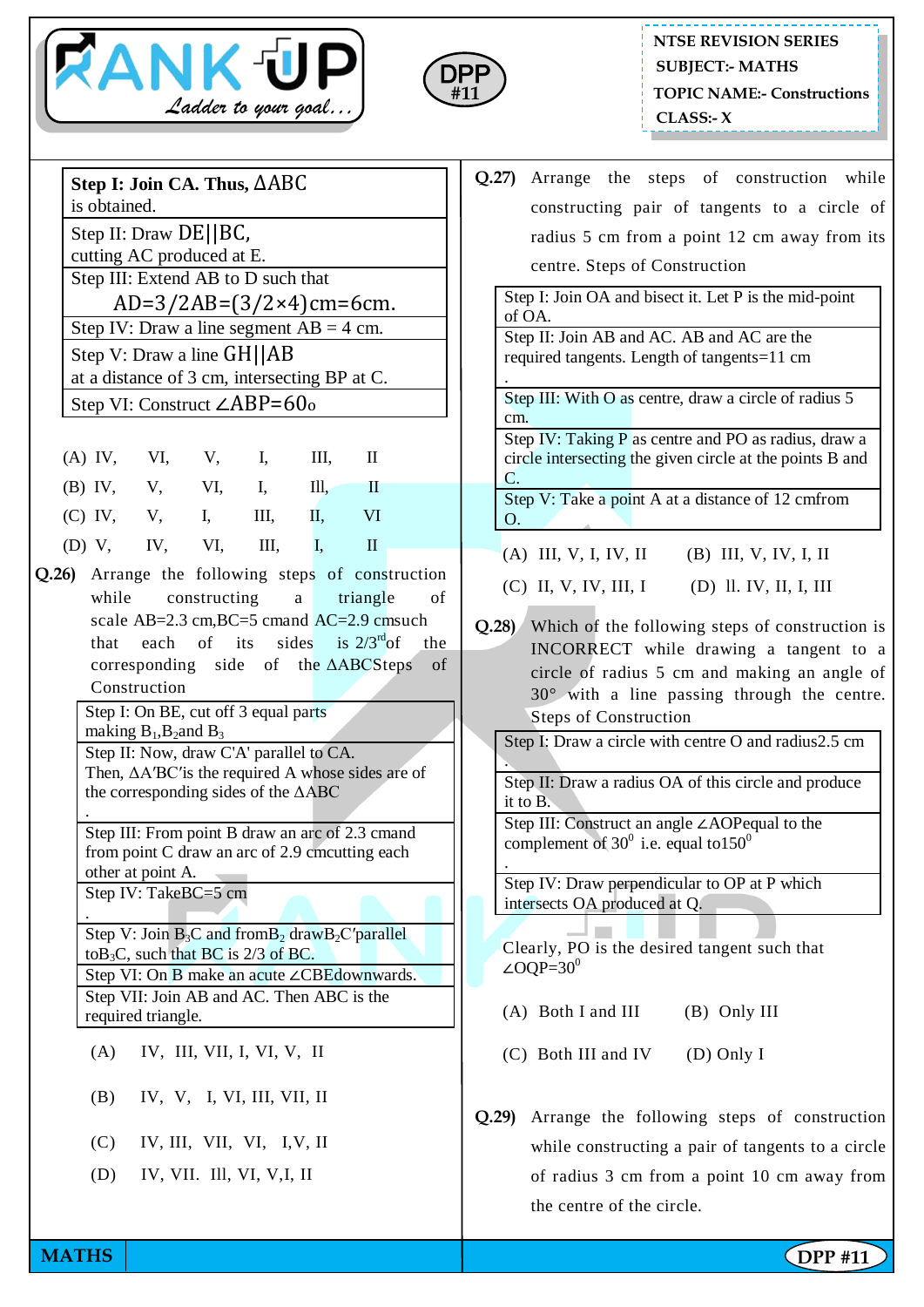



**NTSE REVISION SERIES SUBJECT:- MATHS**

**TOPIC NAME:- Constructions**

**CLASS:- X**

steps of Construction

Step I: Bisect the line segment OP and let the point of bisection be M.

Step II: Taking M as centre and OM as radius, draw a circle. Let it intersect the given circle at the point Q and R.

Step III: Draw a circle of radius 3 cm.

Step IV: Join PQ and PR.

Step V: Take an external point P which is 10 cm away from its centre. Join OP.

(A) III. V. I, II, IV (B) III, I. V, IV, II

(C) III, V, I. IV, II (D) III, V, II, I, IV

**Q.30)** Which of the following steps is INCORRECT to construct a tangent to the circle of radius 5 cm at the point P on it without using the centre of the circle. Steps of Construction

Step I: Draw a circle of radius 5 cm.

Step II: Mark a point P on it.

Step III: Draw any chord PQ.

Step IV: Take a point R in the minor arc QP.

Step V: Join PR and RQ.

Step VI: Make∠QPT=∠PRQ.

Step VII: Produce TP to T. Then, PT is the required tangent at P.

(A) Step II (B) Step IV

(C) Step VI (D) None of these